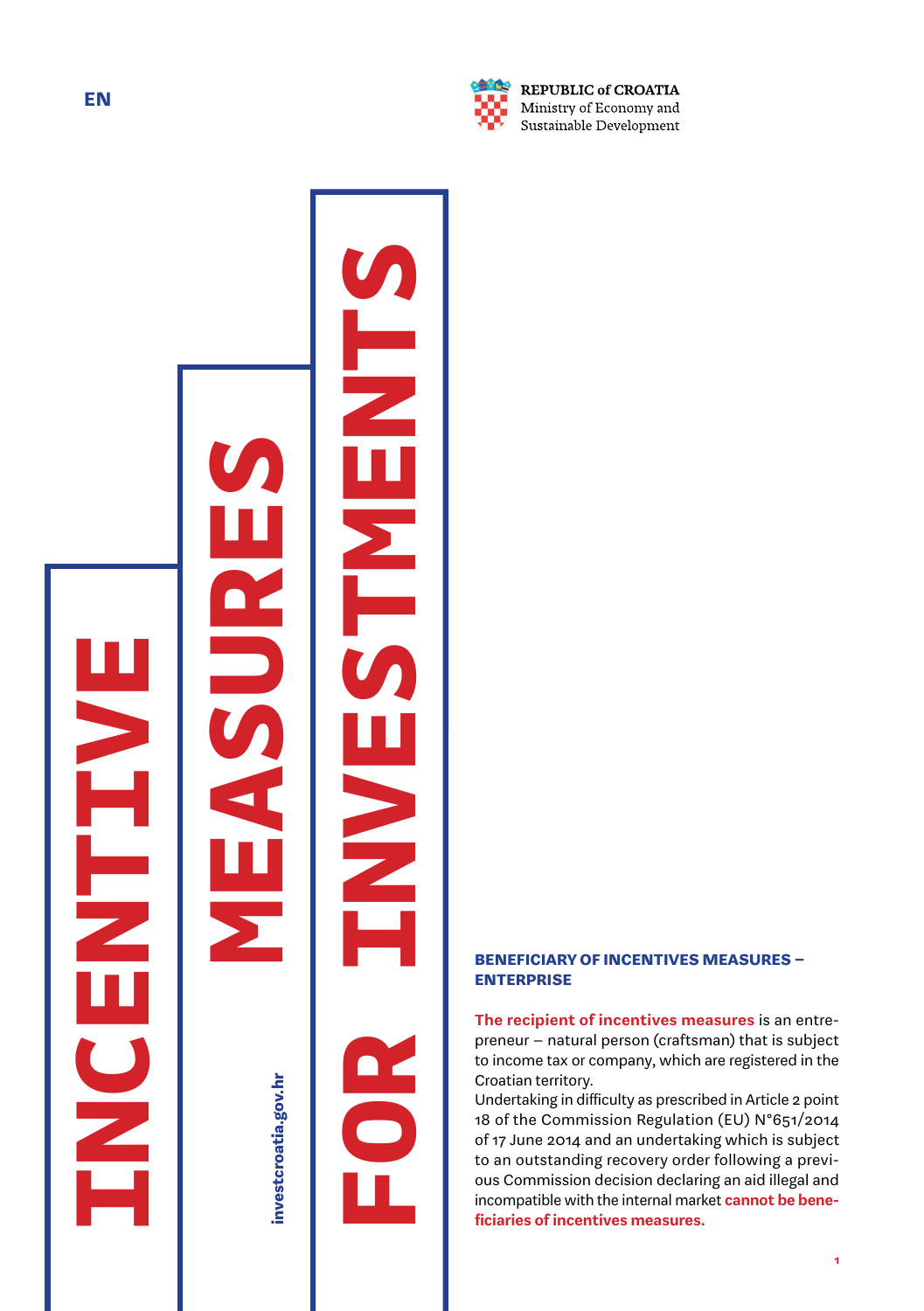#### incentive measures for investments

| <b>ENTERPRISE STAFF</b><br>CATEGORY*<br><b>HEADCOUNT**</b> |        |            | <b>ANNUAL</b><br><b>TURNOVER**</b> |           | <b>ANNUAL</b><br><b>BALANCE</b><br><b>SHEET TOTAL**</b> | <b>MAXIMUM AID INTENSITY (% OF ELIGIBLE</b><br><b>INVESTMENT COSTS)</b> |                                |                                   |                                 |
|------------------------------------------------------------|--------|------------|------------------------------------|-----------|---------------------------------------------------------|-------------------------------------------------------------------------|--------------------------------|-----------------------------------|---------------------------------|
|                                                            |        |            |                                    |           |                                                         | <b>PANNONIAN</b><br><b>CROATIA</b>                                      | <b>NORTH</b><br><b>CROATIA</b> | <b>ADRIATIC</b><br><b>CROATIA</b> | <b>CITY OF</b><br><b>ZAGREB</b> |
| LARGE                                                      | > 250  |            | > 50<br><b>MILLION €</b>           |           | >43 MILLION €                                           | 50%                                                                     | 50%                            | 40%                               | 35%***                          |
| <b>MEDIUM</b>                                              | $<250$ | <b>AND</b> | $\leq 50$<br><b>MILLION €</b>      | <b>OR</b> | ≤ 43 MILLION $€$                                        | 60%                                                                     | 60%                            | 50%                               | 45%                             |
| <b>SMALL</b>                                               | < 50   |            | $\leq 10$<br>MILLION $\epsilon$    |           | ≤ 10 MILLION $€$                                        | 70%                                                                     | 70%                            | 60%                               | 55%                             |
| <b>MICRO</b>                                               | < 10   |            | $\leq 2$<br>MILLION $\epsilon$     |           | ≤ 2 MILLION $€$                                         | 70%                                                                     | 70%                            | 60%                               | 55%                             |

\* In accordance with Annex I of Commission Regulation (EU) N°651/2014 of 17 June 2014

\*\* when calculating staff headcount and financial amounts one has to take into account also partner enterprises (proportional to the percentage interest in the capital or voting rights (whichever is greater) and linked enterprises (100%) as prescribed in Annex I of Commission Regulation (EU) N°651/2014 of 17 June 2014

\*\*\* in the city of Zagreb large enterprises may receive incentive measures only for initial investments that create a new economic activity

#### INCENTIVE MEASURES

### Investment incentives may be granted for an initial investment or an initial investment in favour of a new economic activity.

Initial investment means an investment in tangible and intangible assets related to the setting-up of a new establishment, extension of the capacity of an existing establishment, diversification of the output of an establishment into products not previously produced in the establishment or a fundamental change in the overall production process of an existing establishment. For aid granted for diversification of an existing estab**lishment**, the eligible costs must exceed by at least 200 % the book value of the assets that are reused, as registered in the fiscal year preceding the start of works. For aid granted for a fundamental change in the production process, the eligible costs must exceed the depreciation of the assets linked to the activity to be modernised in the course of the preceding three fiscal years.

Initial investment in favour of new economic activity means an investment in tangible and intangible assets related to the setting up of a new establishment, or to the diversification of the activity of an establishment, under the condition that the new activity is not the same or a similar activity to the activity previously performed in the establishment.

The same or a similar activity means an activity falling under the same class (four-digit numerical code) of the NACE Rev. 2 statistical classification of economic activities.

### Incentive measures for investment projects in the Republic of Croatia are regulated by the Act on Investment Promotion and pertain to investment projects in:

- manufacturing and processing activities,
- development and innovation activities,
- business support activities,
- high added value services.

Incentive measures cannot be granted to export-related activities towards third countries or the Member States, namely aid directly linked to the quantities exported, to the establishment and operation of a distribution network or other current costs related to the export activity; sector of processing and marketing of agricultural products, where the amount of the aid is fixed on the basis of the price or quantity of such products purchased from primary producers or put on the market by the undertakings concerned or where the aid is conditional on being partly or entirely passed on to primary producers; fishery, aquaculture and primary agricultural production sector; steel, coal, synthetic fibres and transport sector as well as the related infrastructure; energy generation, distribution and infrastructure; broadband infrastructure; research infrastructure; shipbuilding sector; financial and insurance sector; the health, welfare and education sector; trade sector; construction and real estate sectors; and sectors of water management, waste management and environmental remediation.

#### Incentive measures can be used by enterprises

registered in the Republic of Croatia investing in fixed assets the minimum amount of:

- $\epsilon$  50,000 together with creating at least 3 new jobs for microenterprises,
- $\epsilon$  150,000 together with creating at least 5 new jobs for small, medium and large enterprises,
- $\epsilon$  50,000 together with creating at least 10 new jobs for ICT system and software development centres,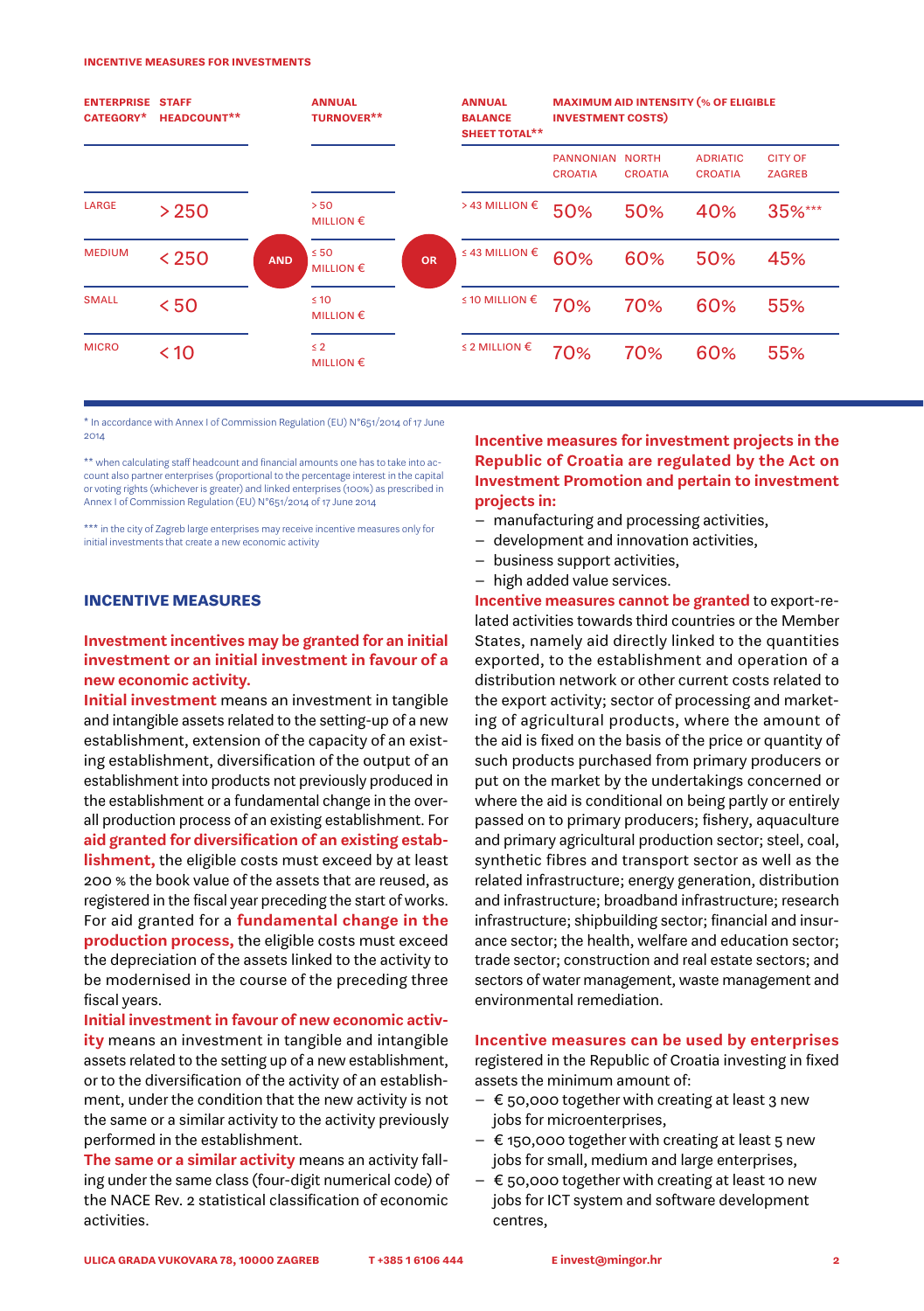$\epsilon$  500,000 for investment projects in modernising and increasing business process productivity.

The minimum period for maintaining the investment and newly created jobs linked to investment is five years after the completion of works for large enterprises, and three years after the completion of works for micro, small and medium-sized enterprises, but no less than the period of use of the incentive measures. Completion of works is the date when the material assets associated with the investment project become operational.

#### AID INTENSITY

The amount of aid shall be calculated as a **prescribed** percentage of investment value, which is determined on the basis of eligible investment cost. Eligible investment costs are:

- tangible (new, not previously used) and intangible assets (patent rights, licences, know-how or unpatented technical knowledge), or
- costs of job creation calculated as the gross wage of newly employed workers calculated over a period of two years.

#### As eligible costs of investment cannot be calcu-

lated costs of acquiring land, previously constructed buildings/facilities and used equipment/machinery. For large undertakings, costs of intangible assets are eligible only up to a limit of 50 % of the total eligible investment costs for the project.

Job creation means a net increase in the number of employees in the establishment concerned compared with the average over the previous 12 months after deducting from the apparent created number of jobs

any job lost during that period. In the tourism sector, seasonally employed persons shall also be included in the number of employees in accordance with their annual labour units fractions (but for these workers investor cannot receive incentives for job creation).

## APPLICATION

According to the procedure for applying for incentive measures under the Act on Investment Promotion (OG, No. 102/15, 25/18, 114/18, 32/20, 20/21), an enterprise intending to acquire the status of a beneficiary of incentive measures must file an Application for the use of incentives using the prescribed forms to the Ministry of Economy and Sustainable Development before the start of the investment. Start of investment means the earlier of either the start of construction works relating to the investment or the first legally binding commitment to order equipment or any other commitment that makes the investment irreversible. Buying land and preparatory works such as obtaining permits and conducting feasibility studies are not considered the start of the investment.

#### TAX INCENTIVES

| <b>INVESTMENT AMOUNT</b><br>$(\epsilon$ MIL.)                                                      | <b>NEWLY EMPLOYED</b>                                                                                     | <b>PERIOD OF EMPLOYMENT</b><br>(YEARS) | <b>PROFIT TAX RATE</b><br><b>DEDUCTION</b> | <b>PERIOD (YEARS)</b> |
|----------------------------------------------------------------------------------------------------|-----------------------------------------------------------------------------------------------------------|----------------------------------------|--------------------------------------------|-----------------------|
| $0,15,-1$<br>(>0,05 FOR MICRO AND ICT<br><b>SYSTEM AND SOFTWARE</b><br><b>DEVELOPMENT CENTRES)</b> | 5<br><b>(3 FOR MICRO AND 10)</b><br>FOR ICT SYSTEM AND<br><b>SOFTWARE DEVELOPMENT</b><br><b>CENTRES</b> ) | $3$ (SME), $5$ (LARGE)                 | 50%                                        | 10<br>(5 FOR MICRO)   |
| $1 - 3$                                                                                            | 10                                                                                                        | $3$ (SME), $5$ (LARGE)                 | 75%                                        | 10                    |
| > 3                                                                                                | 15                                                                                                        | $3$ (SME), $5$ (LARGE)                 | 100%                                       | 10                    |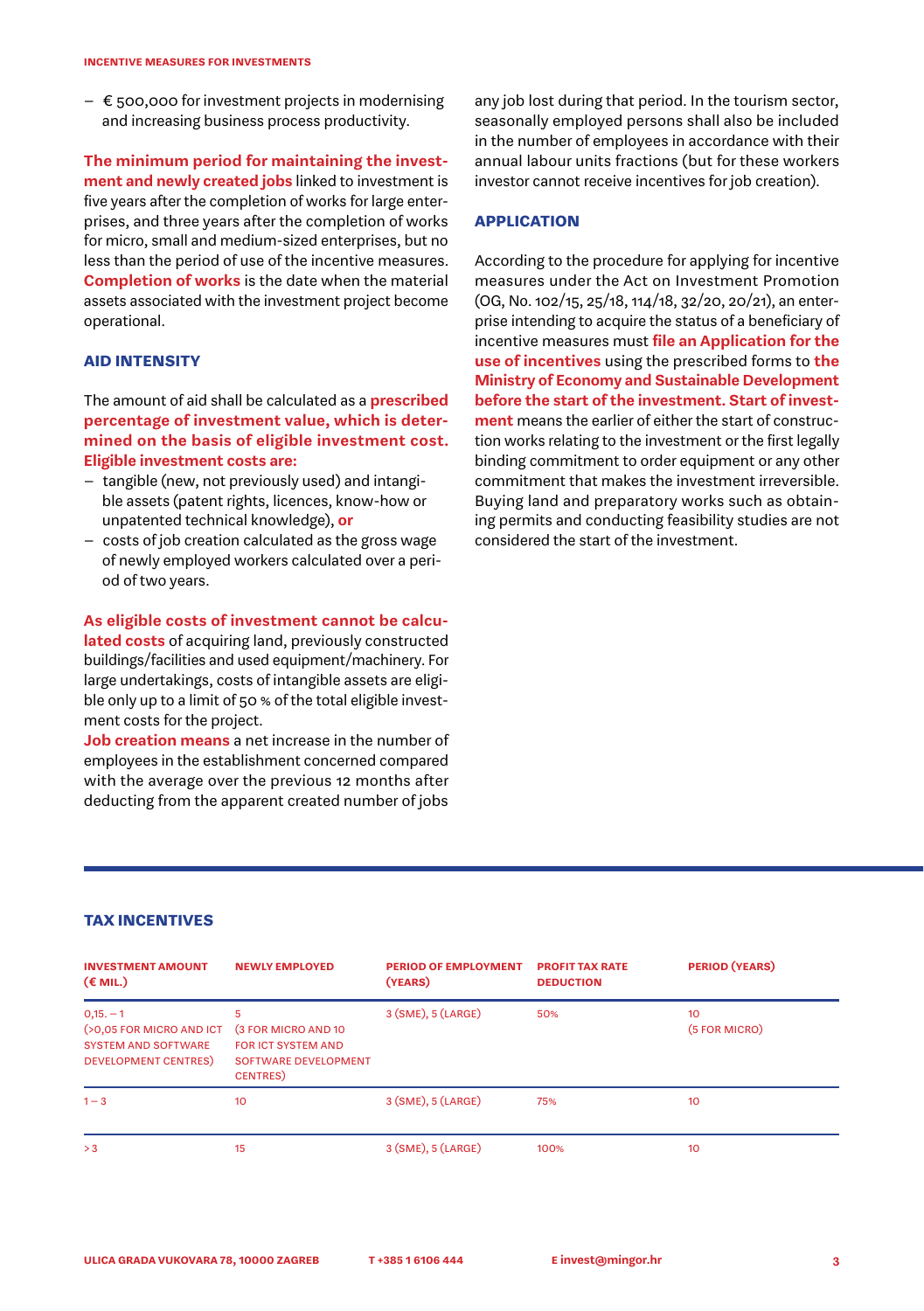#### EMPLOYMENT INCENTIVES

| <b>COUNTY UNEMPLOYMENT RATE</b> | <b>INCENTIVE RATE IN RELATION</b><br>TO ELIGIBLE COSTS OF JOBS<br><b>CREATION</b> | <b>INCREASE FOR DEVELOPMENT</b><br><b>AND INNOVATION ACTIVITIES**</b> | <b>INCREASE FOR BUSINESS</b><br><b>SUPPORT ACTIVITIES***</b><br><b>AND HIGH ADDED VALUE</b><br><b>ACTIVITIES****</b> |
|---------------------------------|-----------------------------------------------------------------------------------|-----------------------------------------------------------------------|----------------------------------------------------------------------------------------------------------------------|
| $< 10\%$                        | 10% (MAX. 3,000 €)*                                                               | +50% $(1,500 \text{€})$ *                                             | +25% (750 €)*                                                                                                        |
|                                 | 4% (MAX, 1,200 €)                                                                 | +50% (600 €)                                                          | +25% (300 €)                                                                                                         |
| $10\% - 20\%$                   | 20% (MAX. 6,000 €)*                                                               | +50% $(3,000 \text{€})$ *                                             | +25% $(1,500 \text{€})$ *                                                                                            |
|                                 | 8% (MAX. 2,400 €)                                                                 | +50% (1,200 €)                                                        | +25% (600 €)                                                                                                         |
| >20%                            | 30% (MAX. 9,000 €)*                                                               | +50% $(4,500 \text{€})$ *                                             | +25% $(2,250 \text{€})$ *                                                                                            |
|                                 | 12% (MAX. 3,600 €)                                                                | +50% (1,800 €)                                                        | +25% (900 €)                                                                                                         |

\* The specified amount of the grant refers to the unemployed, who are registered as unemployed with Croatian Employment Service (CES) for at least 6 months, regardless of the length of the work experience and level of education, persons older than 50 years registered as unemployed with CES and persons without work experience registered as unemployed with CES, and persons whose employment contract has been terminated due to the opening of bankruptcy proceedings. For other categories of workers, the incentive rate is 40% of the above-specified amount.

\*\* Development and innovation activities – activities that affect the development of new and significantly improving existing products, production series, manufacturing processes and / or production technologies

#### \*\*\* Business support services:

1. Customers / Clients relationship centres – all types of call centres, multimedia contact centres and other types of contact and service centres focused on technical support and problem solving for customers/clients.

2. Centres of outsourced business activities – focused on outsourcing and pooling of business activities, such as finance, accounting, marketing, product design, audio-visual activities, human resources development and development of information technology.

3. Logistics and Distribution Centres – aimed at establishing and building high-technology logistics and distribution centres providing intermodal transportation, warehousing, packaging and handling in order to significantly improve logistics and distribution activities within the business process and delivery of goods.

4. ICT System and Software Development Centres: development and application of information systems, outsourcing of IT management operating systems, development of telecommunications network operation centres and development and application of new software solutions.

\*\*\*\* High Added Value Activities:

1. Creative service activities: activities in the field of architecture, design, different forms of media communication, advertising, publishing, culture, creative industry and other activities in the field of fine arts

2. Hospitality and tourism activities – hospitality and tourism accommodation facilities categorised as at least four stars, such as hotel, aparthotel, tourist resort and camps; heritage hotels, diffused hotels, other types of accommodation facilities created by the renovation of cultural and historical structures, with the mandatory submission of conservation requirements of reconstruction; supporting services of the aforementioned types of accommodations; health tourism, congress tourism, nautical tourism, golf tourism, cultural tourism, entertainment and/or recreation centres and parks, ecological tourism projects and other innovative projects in tourism with high added value as well as nautical tourism projects with categories of four or more anchors; amusement and theme park projects.

3. Industrial engineering services.

## INCENTIVES FOR INVESTMENT IN DEVELOPMENT AND INNOVATION ACTIVITIES

For investment in development and innovation activities, a non-repayable grant shall be approved for the purchase of plant/machinery amounting to 20% of the actual eligible costs for purchasing plant/machinery, in the maximum amount of EUR 500,000 in equivalent HRK value, provided that the purchased plant/machinery represents high technology equipment.

## INCENTIVE MEASURES FOR LABOUR-INTENSIVE INVESTMENT PROJECTS

| >100 NEWLY           | >300 NEWLY           | >500 NEWLY           |
|----------------------|----------------------|----------------------|
| <b>CREATED JOBS*</b> | <b>CREATED JOBS*</b> | <b>CREATED JOBS*</b> |
| $+25%$               | $+50%$               | $+100%$              |

\* On incentive rate in relation to eligible costs of jobs creation.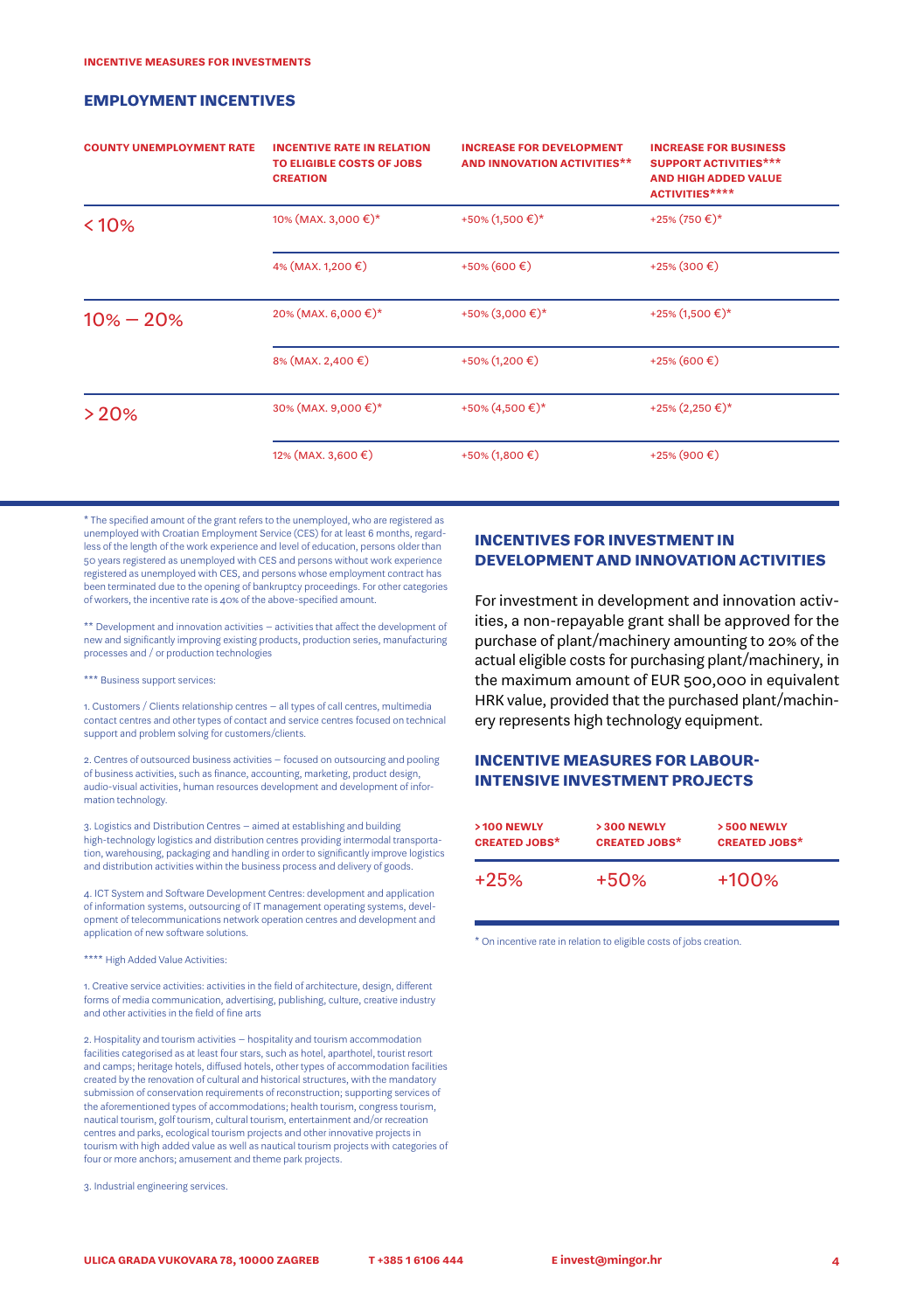#### INCENTIVES FOR EDUCATION AND TRAINING

up to

# 50%

of the eligible costs of education and training\*\*

# +10%

if the training is given to workers with disabilities\*

# +10%

if the aid is granted to medium-sized enterprises\*

# +20%

if the aid is granted to small and micro-sized enterprises\*

\* incentives for education cannot exceed 70% of eligible costs of education and training or 50% of incentive in relation to eligible costs of jobs creation

\*\* The eligible costs for training may include trainers' personnel costs, for the hours during which the trainers participate in the training; trainers' and trainees' operating costs directly relating to the training project such as materials and supplies directly related to the project, depreciation of tools and equipment, to the extent that they are used exclusively for the training project; costs of advisory services linked to the training project; trainees' personnel costs and general indirect costs (administrative costs, rent, overheads) for the hours during which the trainees participate in the training. Accommodation costs are excluded. Incentives will not be awarded for the training conducted to ensure compliance with the mandatory training prescribed by national norms.

### INCENTIVE MEASURES FOR THE CAPITAL COSTS OF THE INVESTMENT PROJECT

| <b>INVESTMENT</b><br><b>AMOUNT</b><br>$(\epsilon$ MIL.) | <b>NEWLY</b><br><b>EMPLOYED</b> | <b>COUNTY</b><br><b>UNEMPLOYMENT</b><br><b>RATE</b> | <b>INCENTIVES</b><br><b>FOR CAPITAL</b><br><b>EXPENSES</b>                                                                                 |
|---------------------------------------------------------|---------------------------------|-----------------------------------------------------|--------------------------------------------------------------------------------------------------------------------------------------------|
| 5                                                       | 50                              | $10% -$<br>20%                                      | <b>10% OF THE</b><br><b>ELIGIBLE COSTS</b><br>OF INVESTMENTS<br><b>IN LONG-TERM</b><br><b>ASSETS (MAX.</b><br>500.000€)*                   |
|                                                         |                                 | >20%                                                | <b>20% OF THE</b><br><b>ELIGIBLE COSTS</b><br>OF INVESTMENTS<br><b>IN LONG-TERM</b><br><b>ASSETS (MAX.</b><br>$1.000.000 \in$ <sup>*</sup> |

\* eligible costs of investments in long-term assets are the construction of the new factory, production facility and buying of new machines, i.e. production equipment, with the condition that the part of the investment in the machines/equipment equals at least 40% of the investment and that at least 50% of those machines/ equipment are of high technology.

### INCENTIVE MEASURES FOR INVESTMENT PROJECTS THROUGH ECONOMIC ACTIVATION OF INACTIVE PROPERTY OWNED BY THE REPUBLIC OF CROATIA

Inactive property is land and/or buildings owned by the Republic of Croatia managed by the Ministry of Physical Planning, Construction and State Assets, which is not in function and on which no economic activities are performed. Inactive property owned by the Republic of Croatia having unresolved property relations, property on which there is any type of registered burden and property that has the status of agricultural, forestry or tourist land is not considered as an inactive property within the meaning of the Act on Investment Promotion.

| <b>INVESTMENT AMOUNT</b><br>$(E$ MIL.) | <b>NEWLY EMPLOYED</b> | <b>OBLIGATORY INVESTMENT INCENTIVE</b><br><b>INTO INACTIVE PROPERTY</b><br><b>GRANTED FOR LEASE</b>                                                                                                     |                                                                                                      | <b>PROCEDURE FOR GETTING</b><br><b>THE LEASE</b>                                                                                                                                                     |
|----------------------------------------|-----------------------|---------------------------------------------------------------------------------------------------------------------------------------------------------------------------------------------------------|------------------------------------------------------------------------------------------------------|------------------------------------------------------------------------------------------------------------------------------------------------------------------------------------------------------|
| 3                                      | 15                    | <b>50% INCREASE OF THE</b><br><b>VALUE OF THE PROPERTY</b><br><b>WITHIN 3 YEARS OF</b><br><b>LEASING THE PROPERTY</b><br>IN RELATION TO THE<br><b>ESTIMATED VALUE OF</b><br><b>INACTIVE PROPERTY AT</b> | <b>FREE LEASE OF INACTIVE</b><br>PROPERTY FOR UP TO 10<br>YEARS* FROM THE START<br>OF THE INVESTMENT | <b>FOR INVESTMENT LOCATED</b><br>IN LOWER DEVELOPED<br><b>LOCAL SELF-GOVERNMENT</b><br>UNITS $(I-IV)$ - WITHOUT<br><b>ANY ADDITIONAL</b><br><b>PRECONDITIONS</b>                                     |
|                                        |                       | THE TIME OF STARTING THE<br><b>LEASE</b>                                                                                                                                                                |                                                                                                      | FOR INVESTMENT LOCATED<br>IN HIGHER DEVELOPED<br><b>LOCAL SELF-GOVERNMENT</b><br>UNITS $(V-VIII)$ - AFTER<br>THREE ROUNDS OF THE<br><b>PUBLIC TENDER FOR THE</b><br><b>SALE OF INACTIVE PROPERTY</b> |

\* After the expiration of the free lease or after reaching the maximum aid intensity, the beneficiary of the incentive measure can conclude the agreement on the purchase of the inactive property with the Ministry of Physical Planning, Construction and State **A**ssets